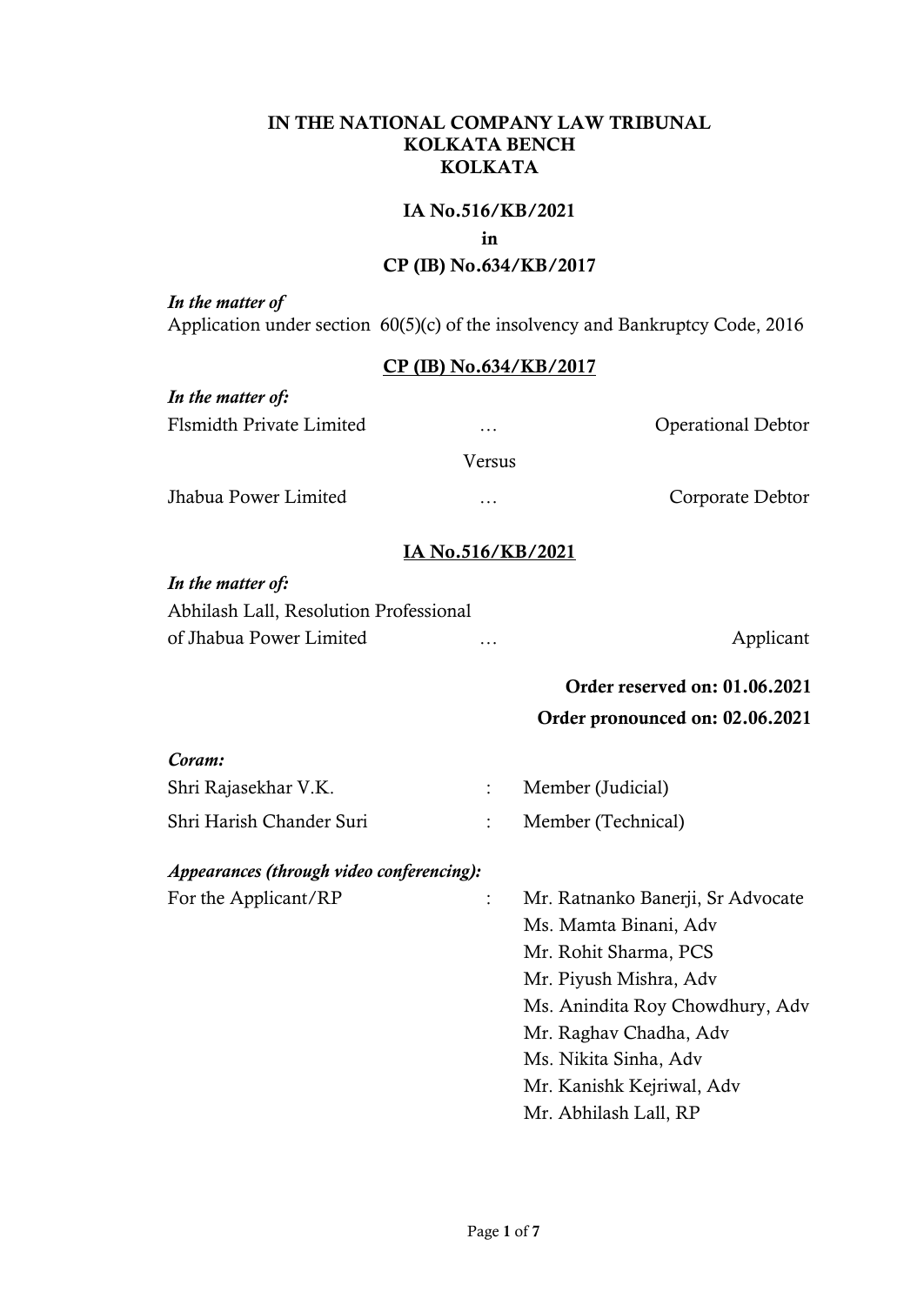IA (IB) No.516/KB/2021 in in CP (IB) No.634/KB/2017 *In the matter of Jhabua Power Ltd*

| For the Committee of Creditors (CoC) : | Mr. Joy Saha, Senior Advocate<br>Mr. Vijayant Paliwal, Advocate |
|----------------------------------------|-----------------------------------------------------------------|
|                                        | Mr. Sagar Dhawan, Advocate                                      |
|                                        | Ms. Trisha Mukherjee, Advocate                                  |
|                                        | Mr. Nikhil Mathur, Advocate                                     |
|                                        | Ms. Prabh Simran, Advocate                                      |
|                                        |                                                                 |

# **ORDER**

*Per: Rajasekhar V.K., Member (Judicial)*

- 1. IA No.516/KB/2021 in CP(IB) No.634(KB)/2017 has been filed by the Resolution Professional of Jhabua Power Limited (Corporate Debtor) under section 60(5) of the Insolvency and Bankruptcy Code, 2016, read with regulation 40C of the Insolvency and Bankruptcy Board of India (Insolvency Resolution for Corporate Persons) Regulations, 2016, and rule 11 of the National Company Law Tribunal Rules, 2016, seeking extension of time period for completion of the Corporate Insolvency Resolution Process (CIRP) from 01.05.2021 to 15.06.2021.
- 2. It is stated that Resolution Plans were submitted by two Resolution Applicants, namely, NTPC Ltd. and Adani Power Ltd., on 30.12.2019 and multiple rounds of discussion and commercial negotiations with the resolution Applicants were held. But due to Covid-19 pandemic and an order passed by the Karnataka State Electricity Regulatory Commission, a lot of time was taken in moving forward in the CIRP.
- 3. NTPC submitted an updated Resolution Plan on 16.04.2021 and the Resolution Professional presented the details of the Resolution Plan before the Committee of Creditors in the meeting held on 21.04.2021 and requested the Committee of Creditors to review the plan from commercial, legal and other aspects.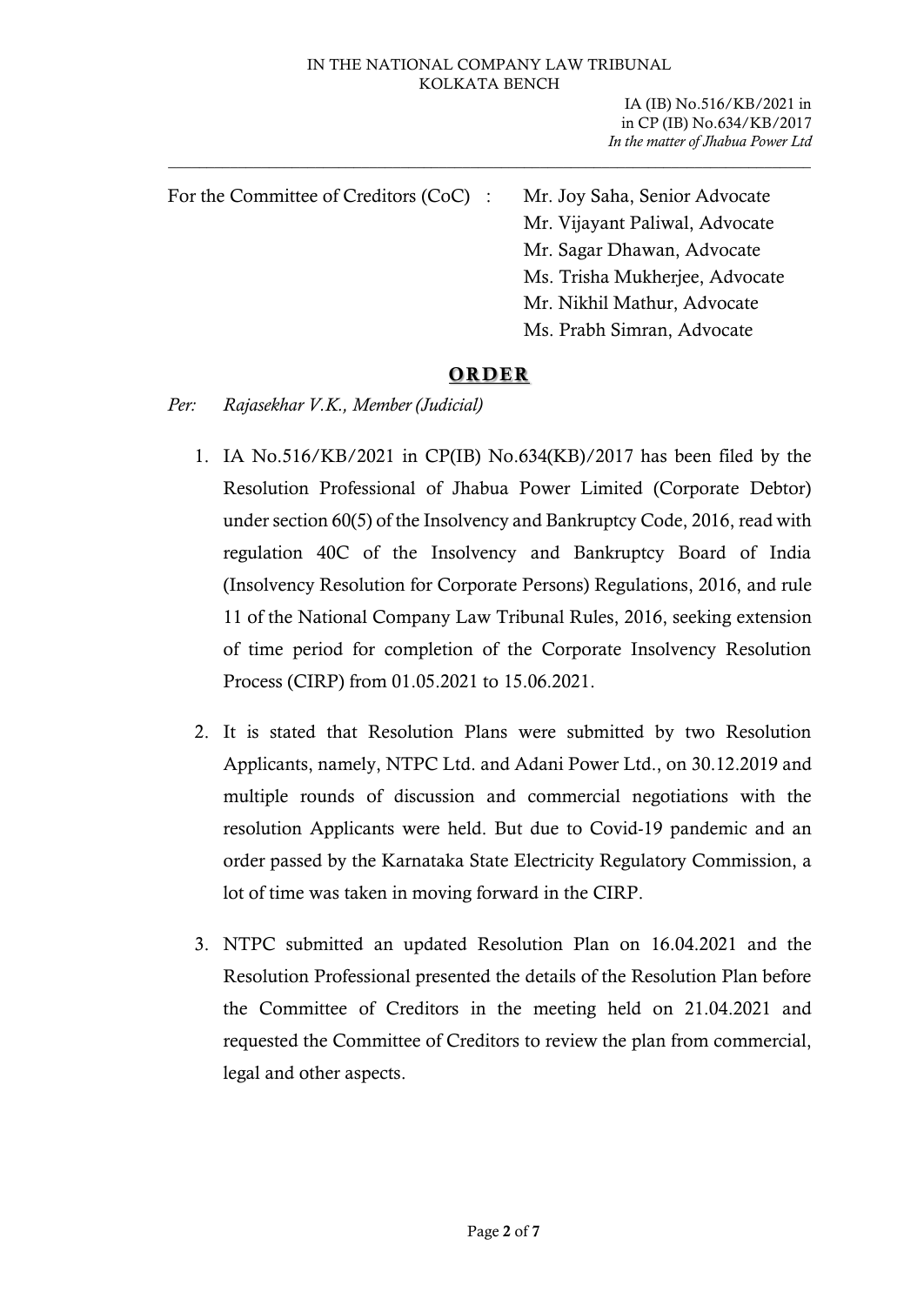- 4. The Resolution Professional also presented the restructuring proposal submitted by the Promoters, Avantha Holdings Ltd. After due consideration of the proposal submitted by the Promoters, the members of the Committee of Creditors from PFC, SBI, Axis Bank, PNB and REC stated that they did not find the proposal to be commercially viable since the upfront payment as per the restructuring proposal was significantly lower than the offer of NTPC in its Resolution Plan. After considering the commercials of the Resolution Plan submitted by NTPC and proposal submitted by the Promoters, it was noted that the offer from NTPC is better. Some of the members of the Committee of Creditors also noted that some other accounts held by the Promoters are under examination by various Government authorities/Commissions. Hence, the Committee of Creditors found the proposal of the Promoters unacceptable and unanimously decided not to pursue that proposal further.
- 5. It is stated that the proposal submitted by the Promoters is not in the prescribed format. The proposal for withdrawal under section 12A of the IBC read with regulation 30A of the Insolvency and Bankruptcy Board of India (Insolvency Resolution Process for Corporate Persons) Regulations, 2016 has to be routed through a lender who has filed the application for initiation of CIRP before the Adjudicating Authority along with a Bank Guarantee covering the entire CIRP cost.
- 6. It is also stated that the revised Resolution Plan is being discussed between the Committee of Creditors and NTPC and there is a likelihood of resolution of the Corporate Debtor since the plan submitted by NTPC on 16.04.2021 represents significant improvement from its earlier plan.
- 7. In the 14<sup>th</sup> meeting of the Committee of Creditors held on 21.04.2021, 93.07% of the members of the Committee of Creditors have voted for filing an application for extension of CIRP time from 01.05.2021 till 15.06.2021. Therefore, the Applicant has sought for an extension of the CIRP period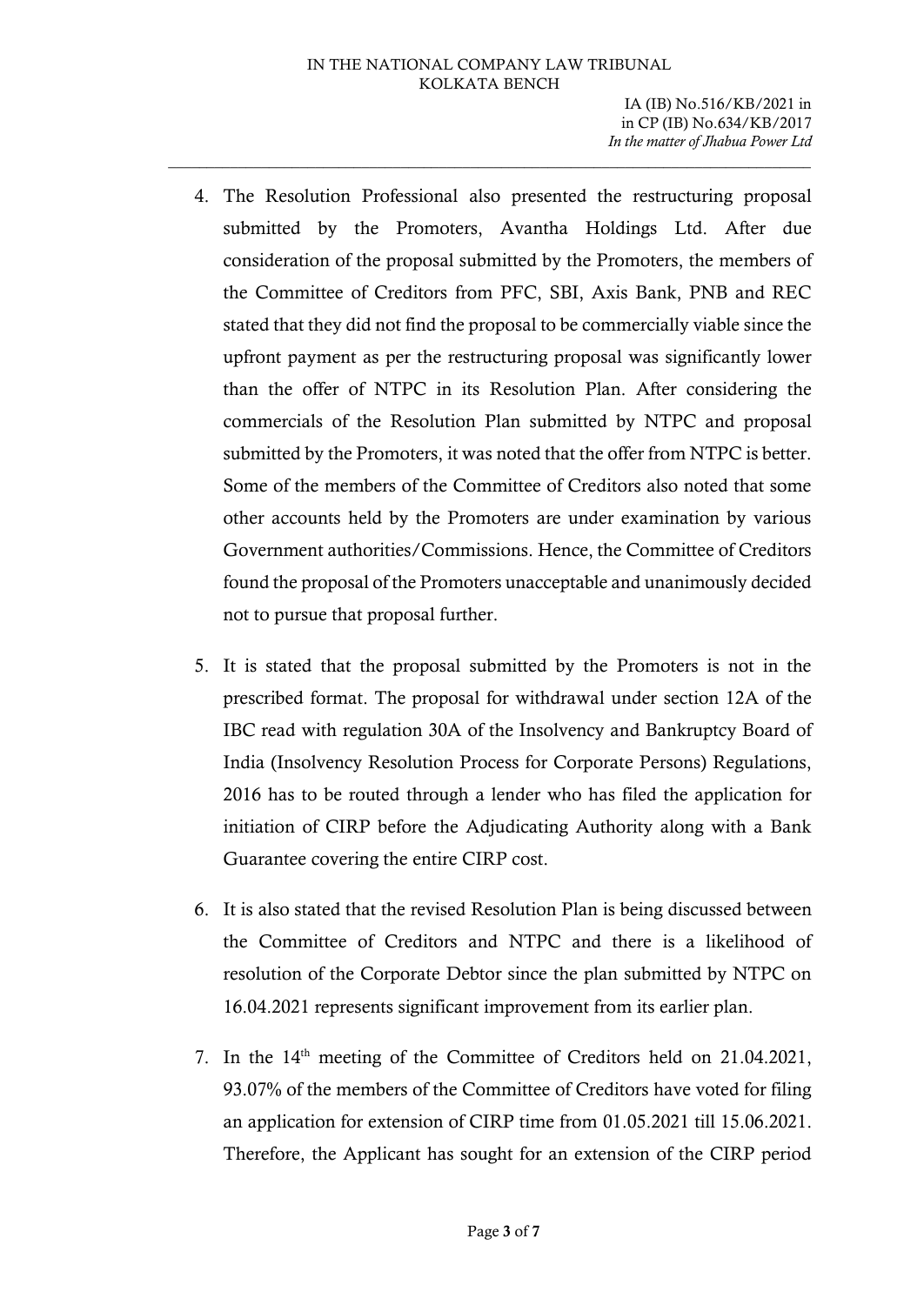from 01.05.2021 till 15.06.2021 for completion of the CIRP of the Corporate Debtor.

- 8. We have considered the matter in all seriousness, and heard the learned senior counsel appearing for the Resolution Professional and for the Committee of Creditors.
- 9. In order dated 23.02.2021 in IA (IB) No.75/KB/2021, we had noted that the 330-day period for completion of the CIRP had ended on 19.02.2020. Extension and exclusion of time from the CIRP period had been granted by the Adjudicating Authority from time to time, as follows: -

| S1<br>No. | Extension/exclusion<br>prayed for | Date of<br>orders | Period                   |
|-----------|-----------------------------------|-------------------|--------------------------|
| 1.        | CIRP commencement date            | 27.03.2019        |                          |
| 2.        | Expiration of 180 days            | 22.09.2019        |                          |
| 3.        | Extension of 150 days<br>granted  | 23.09.2019        | 22.09.2019 to 19.02.2020 |
| 4.        | Expiration of 330 days            | 19.02.2020        |                          |
| 5.        | Exclusion of 90 days              | 14.02.2020        | 19.02.2020 to 20.04.2020 |
| 6.        | Exclusion of 28 days              | 06.10.2020        | 06.10.2020 to 03.11.2020 |
| 7.        | Exclusion of 90 days              | 02.11.2020        | 03.11.2020 to 31.01.2021 |
| 8.        | Exclusion of 90 days              | 23.02.2021        | 31.01.2021 to 01.05.2021 |

- 10. We had allowed the extension and exclusion only because the corporate debtor had a power plant that was a going concern and sending the corporate debtor to liquidation only on the ground that resolution could not be achieved within the time period stipulated under the Code would be against the basic objective of the Code itself, and this was not desirable.
- 11. Therefore, in the said order dated 23.02.2021 granting the exclusion of the period of 90 days from 31.01.2021 to 01.05.2021, we had specifically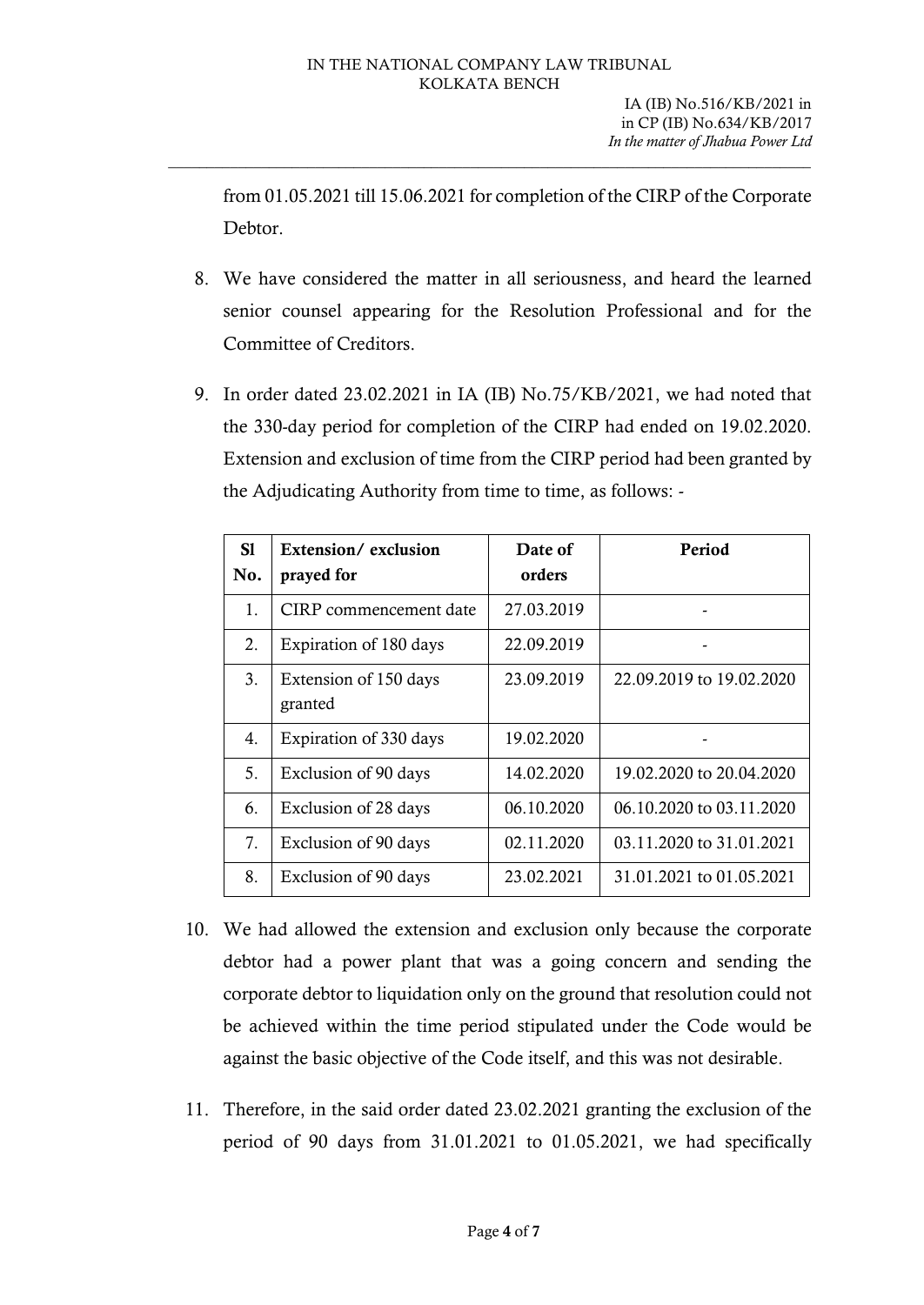mentioned in para 14 thereof that all possible ways of revival of the corporate debtor is to be considered, explored and decided by the Committee of Creditors within the said period, *i.e.,* upto 01.05.2021 positively, and that no further extension shall be granted.

- 12. Our exhortation to complete the CIRP on or before 01.05.2021 has fallen on deaf ears. Instead, we are being presented with a *fait accompli* once again, thinking that the Adjudicating Authority will grant the exclusion sought for, as a matter of course. It is almost as if the CoC and the resolution applicant are both under an impression that just because resolution is preferable over liquidation, and the resolution applicant is a State entity, any number of exclusions will be granted just for the asking. Granting the present request *(for exclusion upto 15.06.2021)* will mean that the CIRP has carried on for a period of 483 days beyond the outer limit of 330 days from the scheduled close on 19.02.2020 *(upon completion of 330 days in terms of the second proviso to section 12(3) of the Code)*.
- 13. This sleight of hand in breaching the CIRP timeframe more than a year beyond the maximum period of 330 days for the completion of the process, but somehow fitting it into the legal time frame through the device of exclusions must be called out. The slow meandering pace at which the matter has been carried forward both by the Committee of Creditors and by the resolution applicant, must also be deprecated. The observation in the said order dated 23.02.2021 that the CIRP must be completed within the extended time frame of 01.05.2021 and that no further extensions would be granted has not only been ignored royally, the CoC has also thumbed its nose at such observations.
- 14. A well-meaning stratagem devised by the Hon'ble Supreme Court in *Committee of Creditors of Essar Steel India Limited v Satish Kumar Gupta &*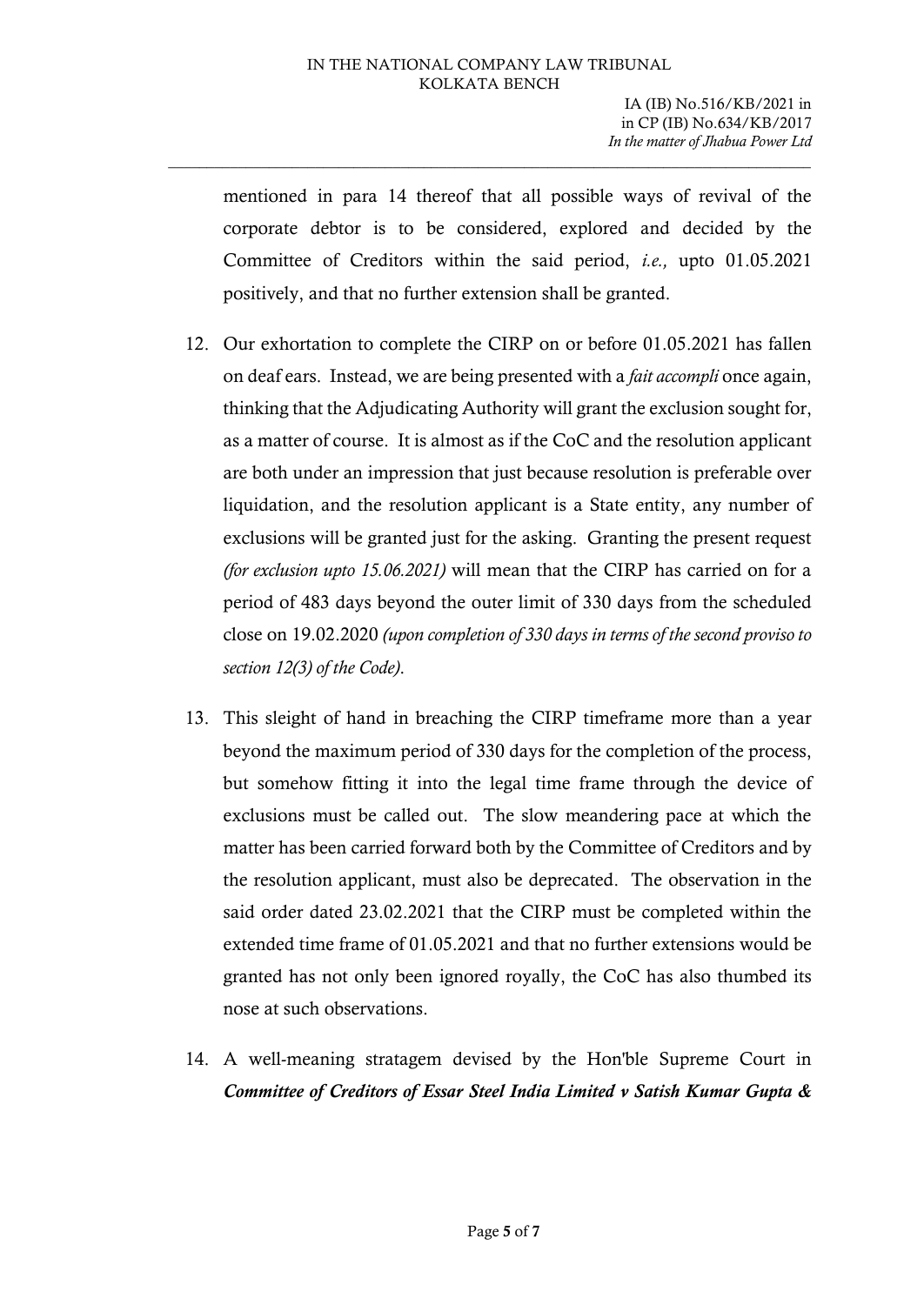*others,<sup>1</sup>* declaring that if, on the facts of a given case, it can be shown to the Adjudicating Authority or the Appellate Authority under the Code that only a short period of time is left for completion of the insolvency resolution process beyond 330 days, and that it would be in the interest of all stakeholders that the corporate debtor be put back on its feet instead of being sent into liquidation, it may be open in such cases for the Adjudicating Authority to extend time beyond 330 days, is being misused time and again to cover up the tardy process of completion of CIRP. In the bargain, the immediately preceding sentence of the same judgment in the same page and paragraph, that *ordinarily* the time taken in relation to the corporate resolution process of the corporate debtor must be completed within the outer limit of 330 days from the insolvency commencement date, has been completely relegated to the dustbin, while the Adjudicating Authority is left to salvage the situation.

15. Therefore, while we grant the prayer for extension of the CIRP from 01.05.2021 till 30.06.2021 *(since it may well-nigh be impossible to complete it by 15.06.2021 as prayed for)*, for completion of the Corporate Insolvency Resolution Process of the Corporate Debtor, we also direct that a copy of this order be sent to the Chairman & Managing Director of NTPC Limited, and also to the Chief General Managers of the individual members who are banks, and to the Managing Directors of the other entities constituting the Committee of Creditors to enable them to have a hard look at the snail's pace at which the CIRP is progressing.

# 16. IA No.516/KB/2021 in CP(IB)/634(KB)/2017 is allowed with the above directions.

<sup>1</sup> (2020) 8 SCC 531, @ page 628, para 127